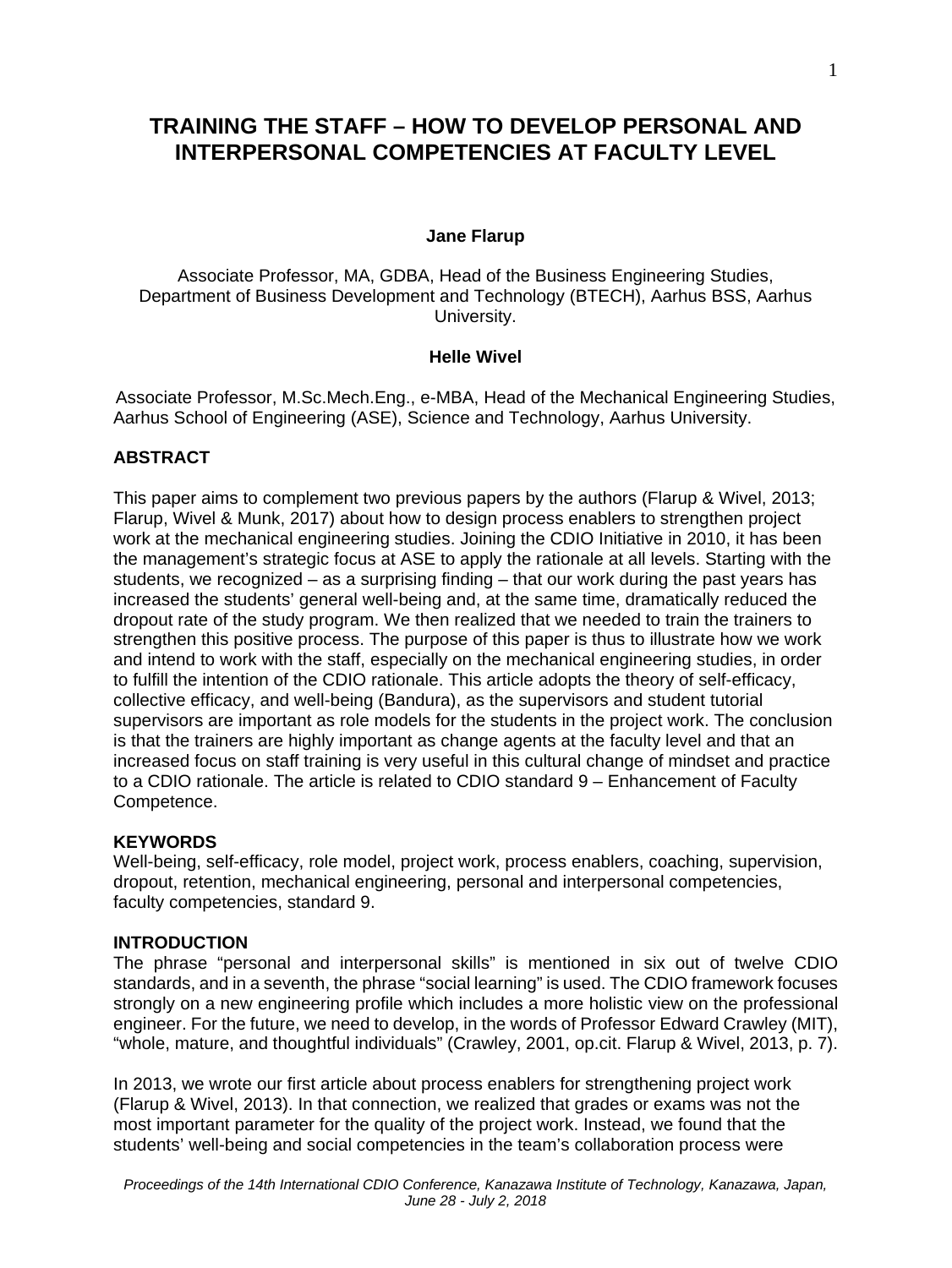crucial for the quality of the report and the engineering solution and that this well-being was an influencing factor in a significant retention rate, especially at the 1st and 2nd semester. At that time, we did not know how fundamental this tendency was.

# **TACIT KNOWLEDGE**

In the article, we concluded, "Personal and interpersonal skills are tacit knowledge, learned and performed by the student through social and professional relations" (Flarup & Wivel, 2013, p. 1).

The intention of this paper is to elucidate the following issues: how is this tacit knowledge transmitted to the students and by whom? How do the students learn tacit knowledge and how do they learn to behave and think as an engineer in order to be a full member of an engineering culture?

In the article, we describe activities that already take place and activities we intend to organize in order to implement the CDIO rationale at all levels. In short: how can tacit knowledge be explicated to the new students by older student colleagues, supervisors and teachers in the learning environment at the mechanical engineering study program? And how is this process of transmitting tacit knowledge attached to the staff's and the students' personal and interpersonal competencies?

# **The CDIO Syllabus**

In the CDIO Syllabus (Crawley, 2001), we recognize that personal and interpersonal competencies are the basic skills for an engineer. The left side of the model below depicts professional skills with detailed descriptions, and the right side shows teamwork and communication, which are less defined and seem to derive from the professional skills.



Figure 1: Venn diagram of the CDIO rationale (Crawley, 2001, p. 7).

As we mentioned in 2013 (p. 3), we found the description of personal and interpersonal competencies too vague: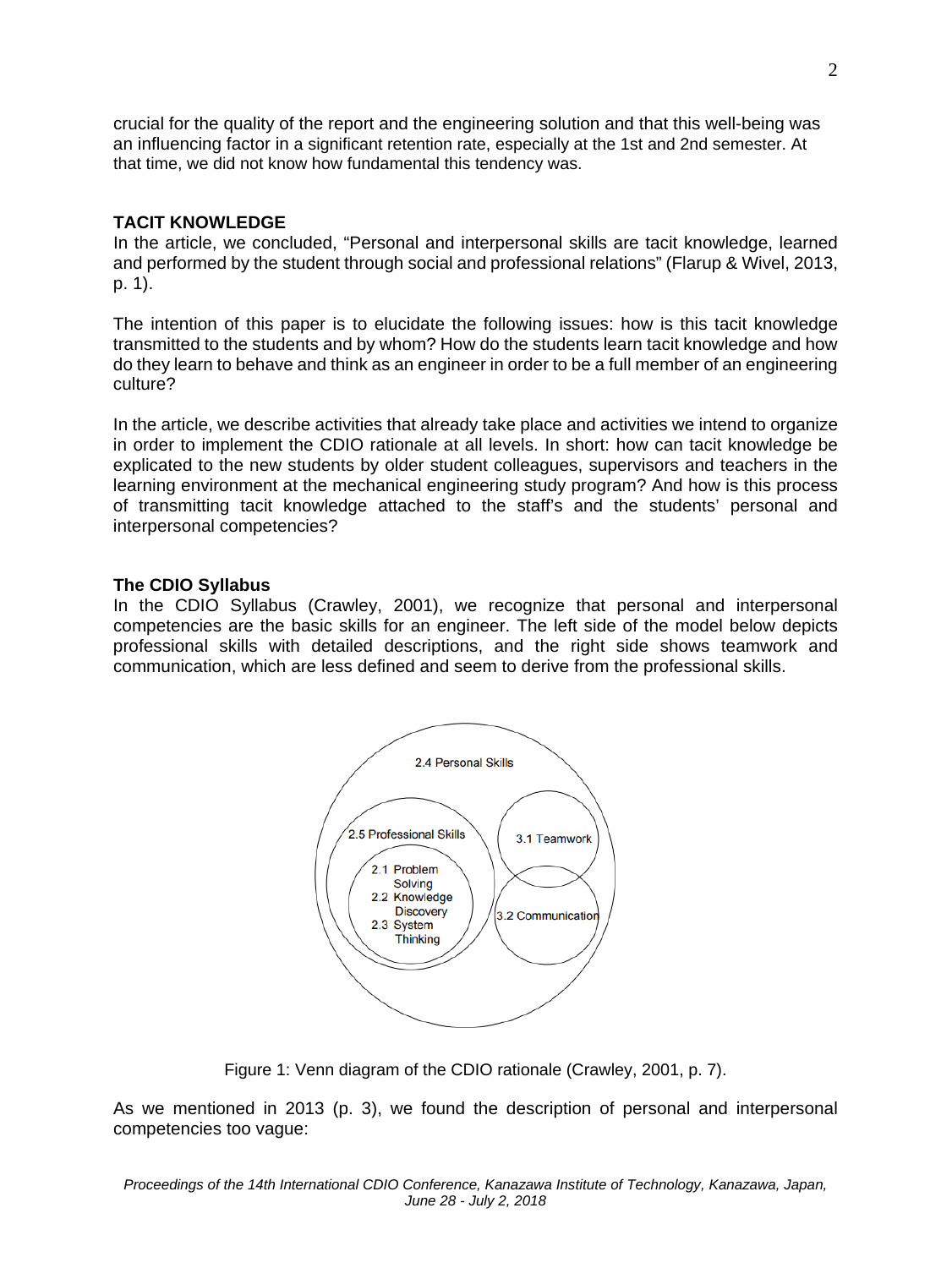"[…] personal skills are an immanent competence for professional skills, teamwork skills and communication skills. But while the area of professional skills is well described in the model we assess that it is insufficient to define personal skills by just mentioning the other features. We think that the thinking underneath this model lacks specific terms of how to train the students' personal skills."

Over the years, the CDIO rationale has been extended with further specifications. In Crawley (2007), the model has been developed into the diagram below:



Figure 2: Venn diagram of the CDIO rationale (Crawley, 2007, p. 52).

Professor Crawley now defines personal skills and attitudes as social competencies in the learning environment, "*Interpersonal Skills* are a distinct subset of personal skills that divide into three overlapping subsets: *Multidisciplinary Teamwork* (3.1), *Communications* (3.2) and *Communications in Foreign Languages* (3.3)" (Crawley, 2007, p. 52).

In our second paper (Flarup et al., 2017), we demonstrate how we at the mechanical engineering study program since 2012 have trained students in these social skills by focusing on teamwork, communication, and project management. It is exactly by this combination of personal and interpersonal competencies that we see a dramatically reduced dropout rate on the first two semesters. The table below shows tools that stimulate the students' engineering skills and their psychological competencies. The tools and teaching are related to an overall approach to the student activities (from the beginning of their studies to their graduation) that is based on a human relations management four-phase framework (attraction, retention, development, dismissal/parting (Armstrong, 2008; Arthur, 1995).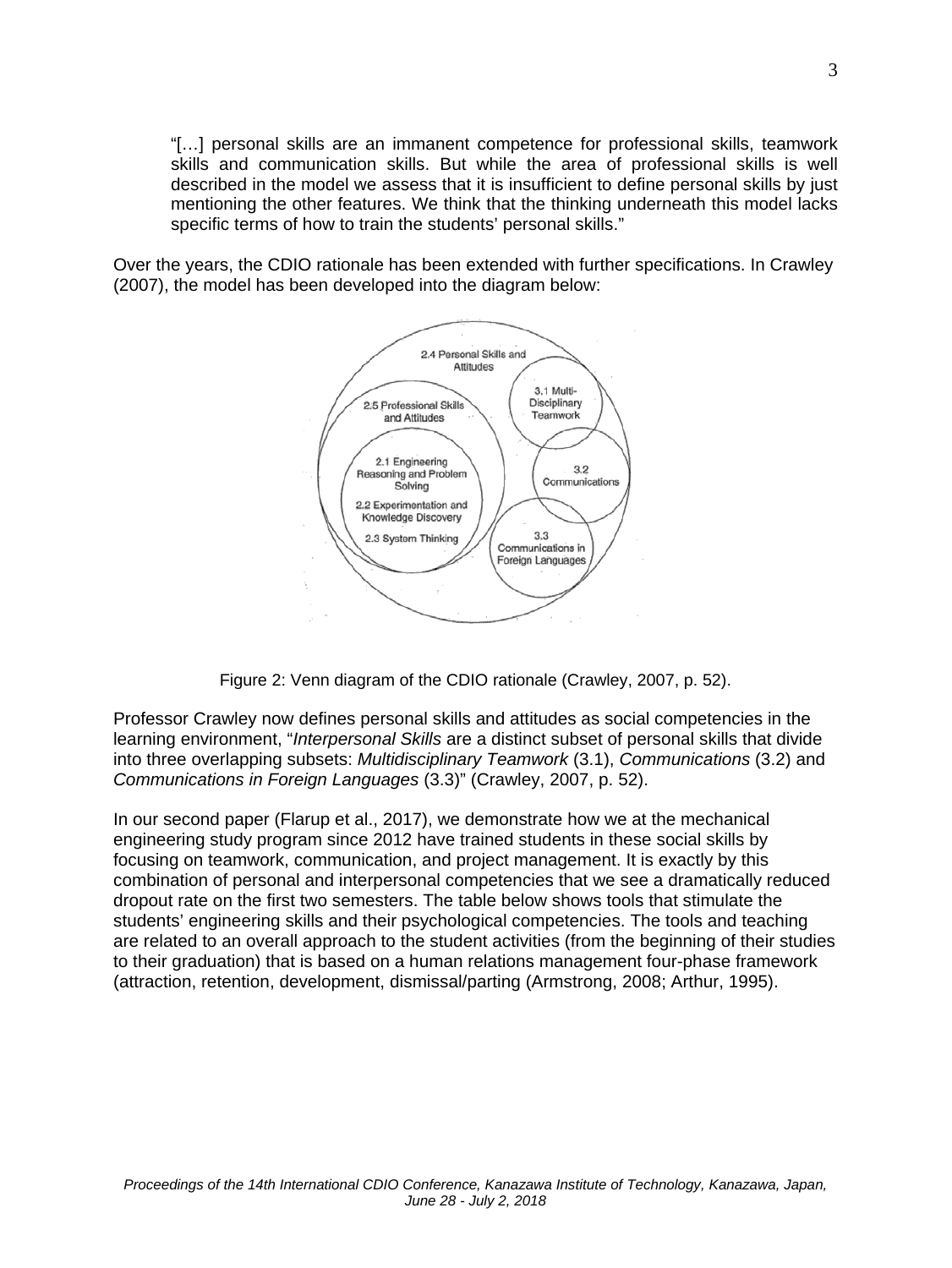|              | <b>Tools</b>                                                                                                                                                          | <b>Processes</b>                                                                                                                                                                          | <b>Teaching</b>                                                                                                               | <b>HRM</b>                                                              |
|--------------|-----------------------------------------------------------------------------------------------------------------------------------------------------------------------|-------------------------------------------------------------------------------------------------------------------------------------------------------------------------------------------|-------------------------------------------------------------------------------------------------------------------------------|-------------------------------------------------------------------------|
| 1st semester | Psychometric test:<br><b>Insights Discovery</b><br>(see:<br>www.insights.com).<br>A work profile.<br>Teams write a<br>report to document<br>the team work<br>process. | Coaching of teams<br>(two lessons per<br>semester)<br>according to the<br>individual work<br>profiles.                                                                                    | Introduction to<br>Insights, including<br>teaching in<br>communication and<br>perception (two<br>lessons per<br>semester).    | Introduction to the<br>engineering<br>culture.                          |
| 2nd semester | Conflict behavior<br>test.                                                                                                                                            | Coaching of teams<br>(two lessons per<br>semester). Focus<br>on teamwork,<br>project<br>management tools,<br>and conflict<br>behavior.                                                    | Introduction to<br>team theory,<br>conflict theory, and<br>collaboration theory<br>(two lessons per<br>semester).             | Retention to the<br>engineering culture<br>and learning<br>environment. |
| 4th semester | Leadership test<br>(e.g., Addize).                                                                                                                                    | No coaching.<br>If the team has<br>problems, it is<br>possible to ask for<br>coaching (most<br>often, the teams<br>only need one<br>extra coaching<br>session (equal to<br>two lessons)). | Introduction to<br>organization<br>theory, business<br>life, professional<br>behavior, and<br>communication<br>(two lessons). | Development of the<br>individuals in the<br>learning<br>environment.    |
| 6th semester | In progress: the<br>VIA character<br>strengths $-$<br>psychological test<br>showing individual<br>character strengths<br>(see www.VIA.org).                           | Coaching in the<br>use of tools if<br>needed, e.g.<br>project<br>management tools,<br>conflict<br>management tools.                                                                       | Introduction to<br>career planning<br>and individually<br>organized project<br>teams.                                         | Adjourning phase.                                                       |

Table 1: Tools for training the mechanical engineering students' personal and interpersonal competencies at ASE.

These activities are constantly refined in order to motivate all kinds of mechanical engineering students, despite their sometimes skeptical attitudes towards personal and social development, to participate more comprehensively. We conclude in the article, "we see an increase in the overall well-being of the students, and in general, they proactively tackle any collaboration issues of the teams and exhibit a higher motivation for engaging in social activities" (Flarup et al., 2017, p. 2).

# **SELF-EFFICACY**

The concept of mastering a task is crucial for understanding our student and staff training program (Flarup et al., 2017). Based on Bandura's social cognitive theory of self-efficacy (1987, 1994), self-efficacy is the feeling of mastery.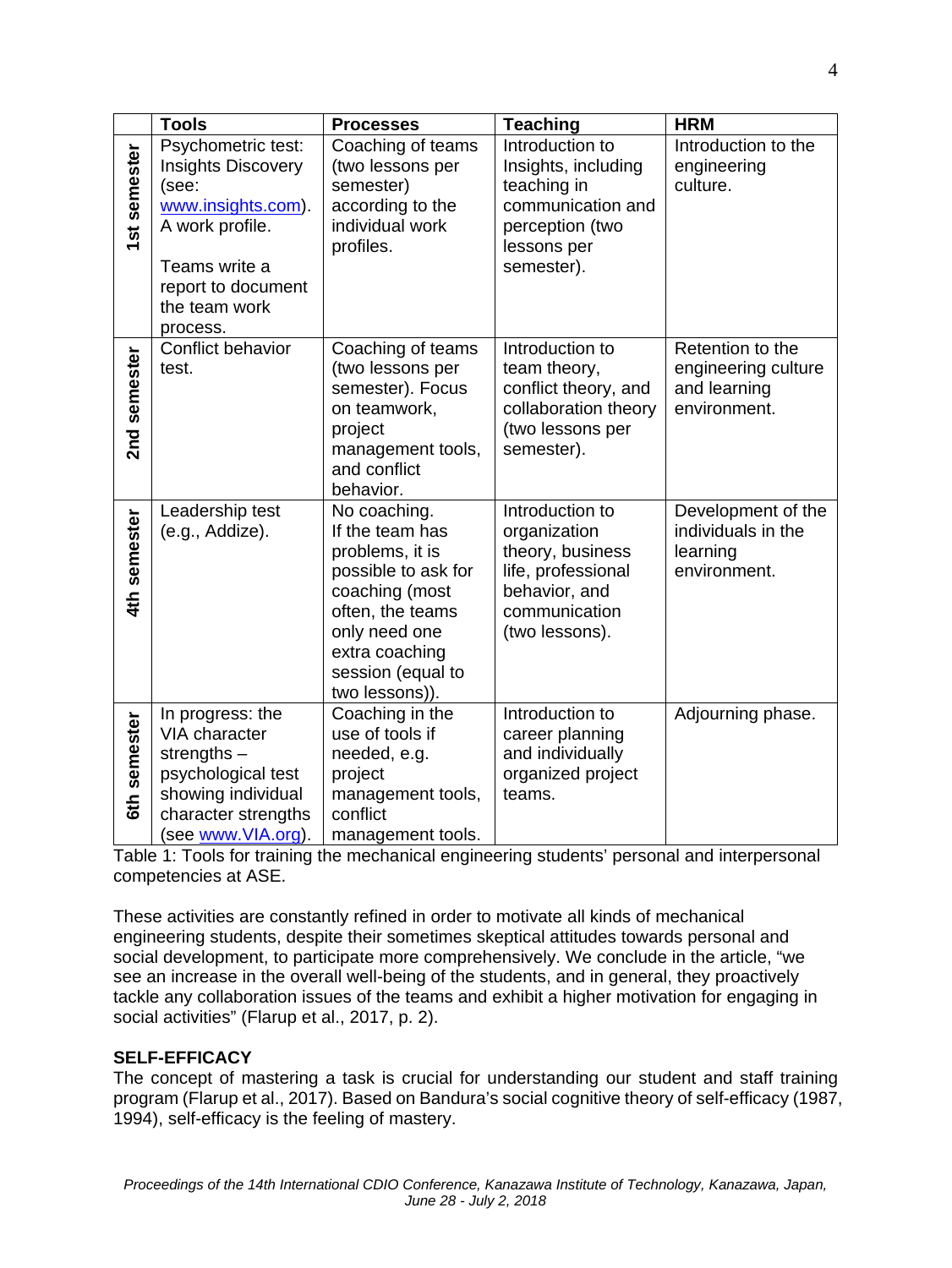There are four sources for developing personal self-efficacy:

- 1) An experience of being able to master life in general and a challenge in particular.
- 2) Influence from a role model a teacher, a supervisor, a mentor, an older student, or someone you resemble and admire.
- 3) Influence from social persuasions, meaning that the role model or other sources of influence convinces you that you are able to master a situation or a challenge, for instance a study.
- 4) Positive emotions, meaning that the way you handle your feelings about your ability to master something is crucial for whether you are a success or a failure.

It is important to work with your positive and negative emotions about yourself, as these emotions are predictive for the result. Bad thinking makes things go bad, whereas positive thinking increases the chances of success (Baumeister et al., 2001). Training your positive emotional competencies makes you believe in yourself in any respect. The more you master your life in general and the more you believe in yourself, the higher the level of well-being and the stronger the feeling of inner motivation for performing well will be. Bandura's theory selfefficacy corresponds to the motivation theory of Deci and Ryan, which is also very important for understanding our activities. The motivation theory stresses that inner motivation is rooted in a person's feeling of autonomy and independence, but also a strong sense of kinship with other people and a feeling of mastery and competence (Deci & Ryan, 2000). This leads to the third basic element of our program: how to train the students' feeling of flow in team work. Flow is connected to a high feeling of individual and collective mastery and a high level of inner motivation (Csickszentmihalyi, 1989).

Based on research, we have earlier argued (Flarup et al., 2017) that university students who have high levels of general efficacy, positive emotions about themselves and high levels of well-being and inner motivation for studying have a much lower risk of dropping out of their studies – even in the face of overwhelming challenges – because general self-efficacy is linked to a greater sense of purpose in life. By contrast, students with lower general self-efficacy perceptions have a much higher risk of dropping out, even though they might get good grades in the exams or are very socially active in their study environment. The conclusion is that we train our students to achieve an improved sense of general self-efficacy, a positive attitude towards themselves and a general personal grit to resist challenges in the study and in their encounter with the engineering career and culture. The result is that the dropout rate of the mechanical engineering studies has fallen dramatically, especially on the first two semesters.

## **COLLECTIVE EFFICACY**

For the mechanical engineering project student teams, it is very important to work with the team members' collective efficacy. Bandura (1987, p. 477) highlights that collective efficacy is based on the individual member's feeling of positive self-efficacy as described above. In order to enhance professional skills in project work, it is firstly important to train the individual to work together with other individuals in the team. Bandura defines collective efficacy as the team's perceived collective mastery of the project work, and this perception is more than the sum of the people and their competencies: it is the team's synergetic belief in itself. Other criteria for the well-functioning team are how well it is organized, how the team roles are distributed, and how well the team is run (management). The most influential factor for a high level of collective efficacy in a mechanical engineering team is an empathetic communication style that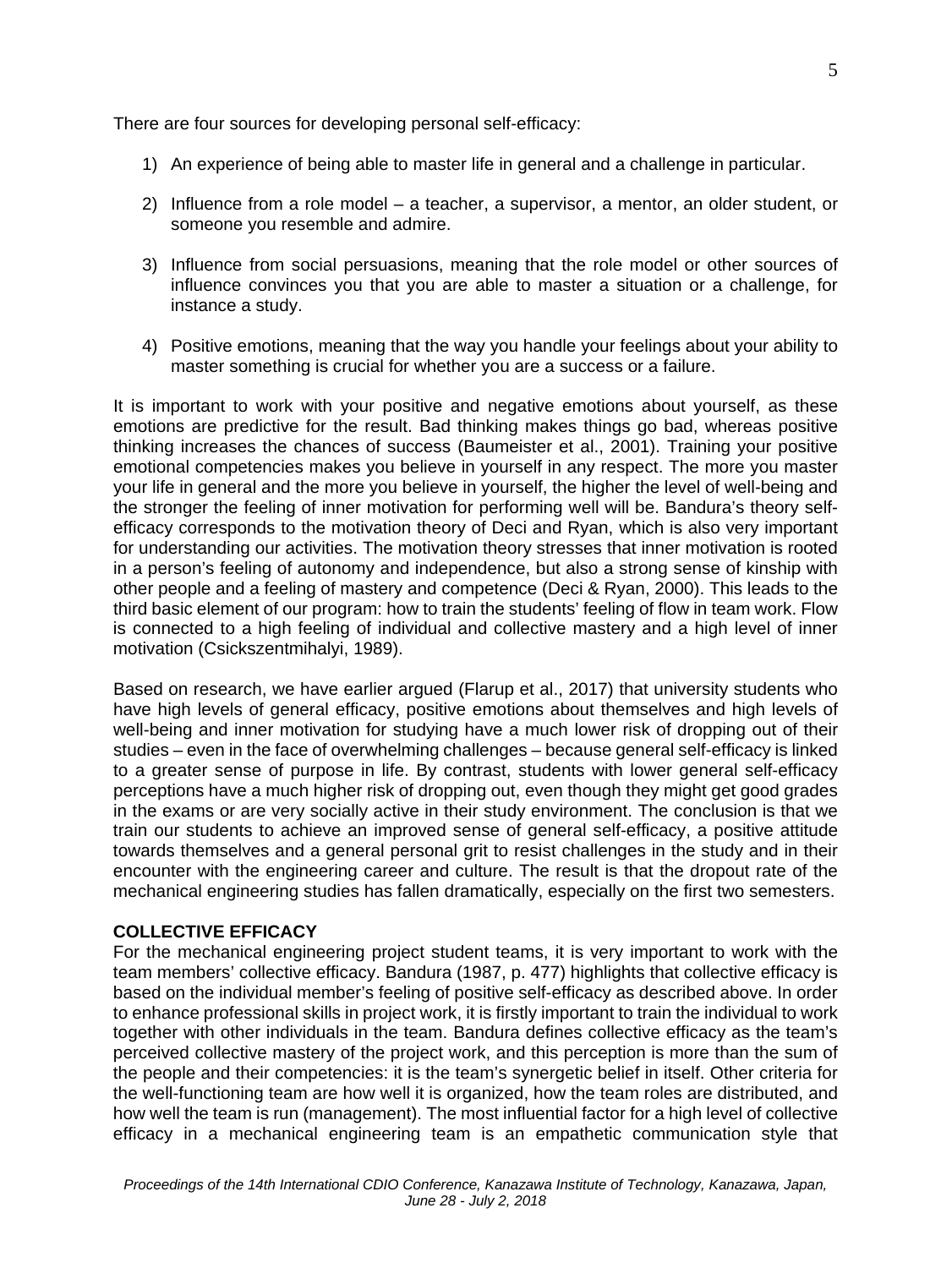encourages the members to commit to the work by drawing on their inner motivational resources as described theoretically above. Bad communication creates conflicts and demotivates the team members.

The team members' sense of doing well is crucial for the quality of the project work, and it is the fundamental issue when we design activities to enhance professional skills. The psychometric test profile, process reports, and team coaching are tools that are basically introduced at the mechanical engineering studies in order to train individual and collective efficacy. All teachers are offered an education in the psychometric test system, which is, as mentioned above, the basic tool in our understanding of good communication in team work. This leads to the question: how to train the trainers as role models in Bandura's understanding in order to fulfill the above-mentioned activities?

# **ROLE MODELS, MASTERY, AND PEER TRAINING**

In mastering a task, the influence of a role model is very important. Since introducing the tools at the mechanical engineering studies, we have designed a program for the first two semesters that includes a central role model: a team coach. On the first semester, we have chosen a mechanical engineer (female), and on the second semester, there is a team coach who has a background in Human Relations Management and project management experience from the business life. The coaches have not been chosen randomly, as both are expected to instill trust in the students: for the new students a mechanical engineering coach is exactly what they need in order to feel safe in the new environment, imparting them with a sense of 'if she can do it, I can too'. On the second semester, the students feel more included in the engineering culture and focus on an engineering career. For this, we have chosen an HRM-trained coach, but it could be any kind of coach, depending on the issues we want to the coaching sessions to train.

Our next step in introducing the students to the engineering culture is to train the trainers to acquire a deeper understanding of the role they play in the students' success. The trainers are at several levels, as illustrated in the table below:

| <b>Trainer</b>                                                                             | Task                                                                                                                 | <b>Tools</b>                                                                                                                                           |
|--------------------------------------------------------------------------------------------|----------------------------------------------------------------------------------------------------------------------|--------------------------------------------------------------------------------------------------------------------------------------------------------|
| <b>Teachers</b>                                                                            | Classroom teaching.                                                                                                  | Cases, dialog based on<br>teaching, lab work, peer<br>discussions, exercises,<br>tasks, e-learning. These<br>teachers are professional<br>role models. |
| Supervisors                                                                                | Supervising project work in<br>teams.                                                                                | Engineering subjects,<br>revising projects. The<br>supervisor is a professional<br>role model.                                                         |
| Three student tutorial<br>supervisors per course -<br>three lessons per tutor per<br>week. | Individual training: teaching<br>exercises, demonstrating<br>engineering tools, helping<br>with professional issues. | In class. Revising tasks and<br>teaching subjects from the<br>curriculum. The older<br>students are peer role<br>models.                               |

Table 2: Three levels of trainers – teachers, supervisors and student tutorial supervisors, and their tasks and tools.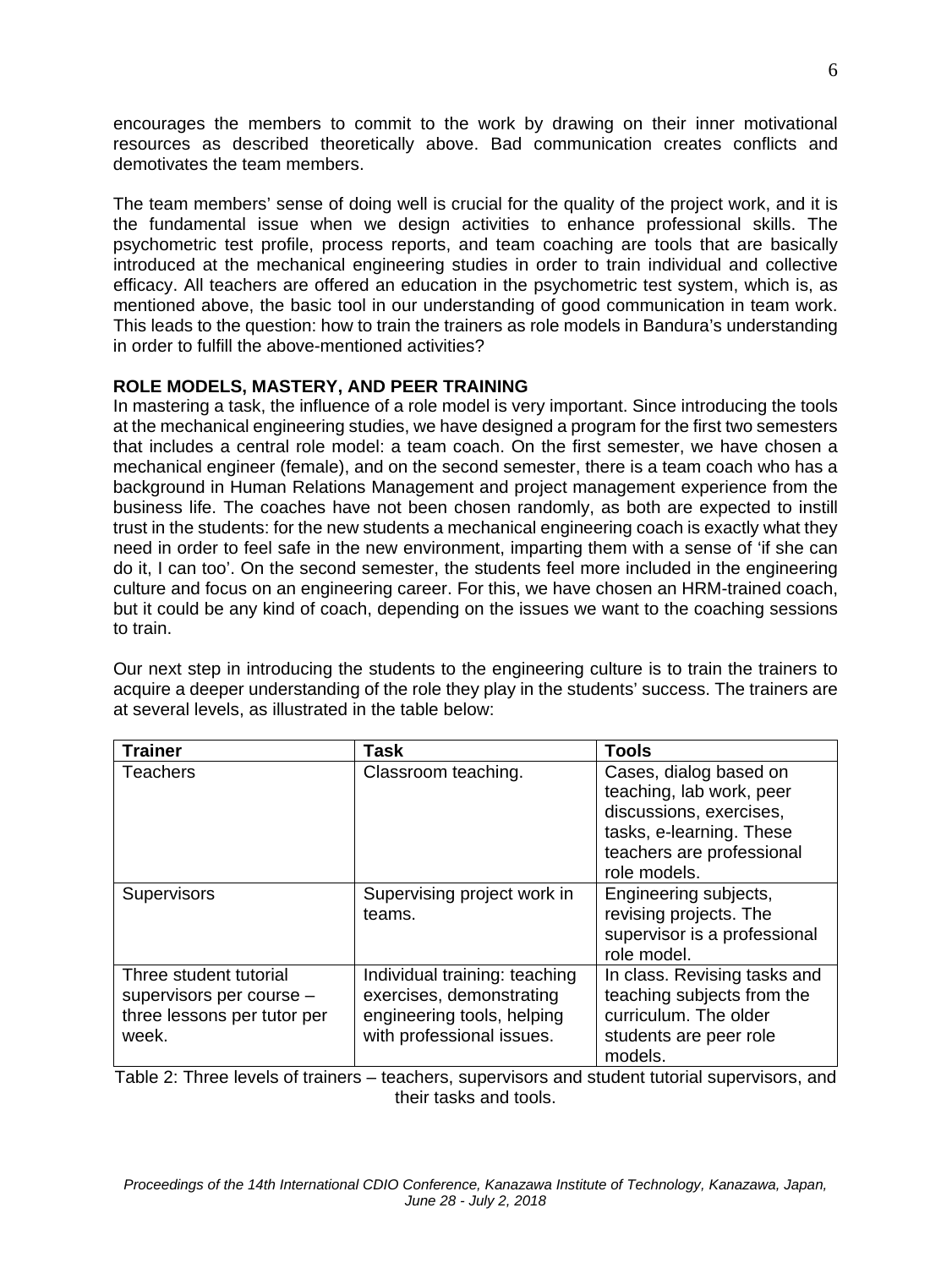All staff at ASE is educated in the Insights Discovery work preference test tool, which ensures that there is a common language to understand colleagues and students. In addition, we intend to organize an onboarding team at the mechanical engineering studies for the new teachers and supervisors in order to introduce them to the learning environment and the CDIO rationale. This onboarding team could focus on three issues:

- Personal and interpersonal competencies: how and why we use the Insights Discovery preference test tool, how and why we teach in personal skills, and the relationship to the CDIO syllabus.
- Professional competencies: how we supervise project work in this learning environment related to the CDIO rationale.
- Strategic and organizational competencies: how and why we seek to strengthen supervising methods and teaching and the general relationship to the CDIO rationale.

The onboarding team also has the opportunity to invite new colleagues to attend the coaching and supervising sessions, and the new colleagues are free to invite experienced colleagues to observe their coaching and supervising project work in order to receive valuable peer feedback and to create more standardized supervision methods. One of our colleagues has filmed his project planning and work process in order to exchange ideas with his colleagues and to strengthen and standardize a supervision method at the mechanical engineering studies.

# **TEACHING – CONSULTING – SUPERVISION – INTERVISION**

The organizational culture at ASE is generally hallmarked by a close relationship between students and teachers. Even though we have classes of 100 or more students, the culture is characterized by a flat organizational structure and an open and informal communication style, which is a significant trait of the Scandinavian culture (Hofstede, 1993). For us, teaching, supervising, tutoring, and discussing are seen as ways of coaching (Loew, 2009, p. 39), and by doing so, coaching is represented in the following model as several steps in the space between giving answers and asking questions depending on the situation:



Figure 3: The teaching, counseling, supervision, consulting, and inter vision positions in project work. Team coaching can be viewed as a more consulting or inter visionary way of teaching (Loew, 2009, our adaptation and translation).

The scale demonstrates several positions for the teacher in the classroom and the supervisor in the project work. Teaching in the classroom will take a more directing and instructive position in contrast to supervision of a project work (super in Latin means 'over'), which includes a more searching position in interaction with the students. Supervision or guidance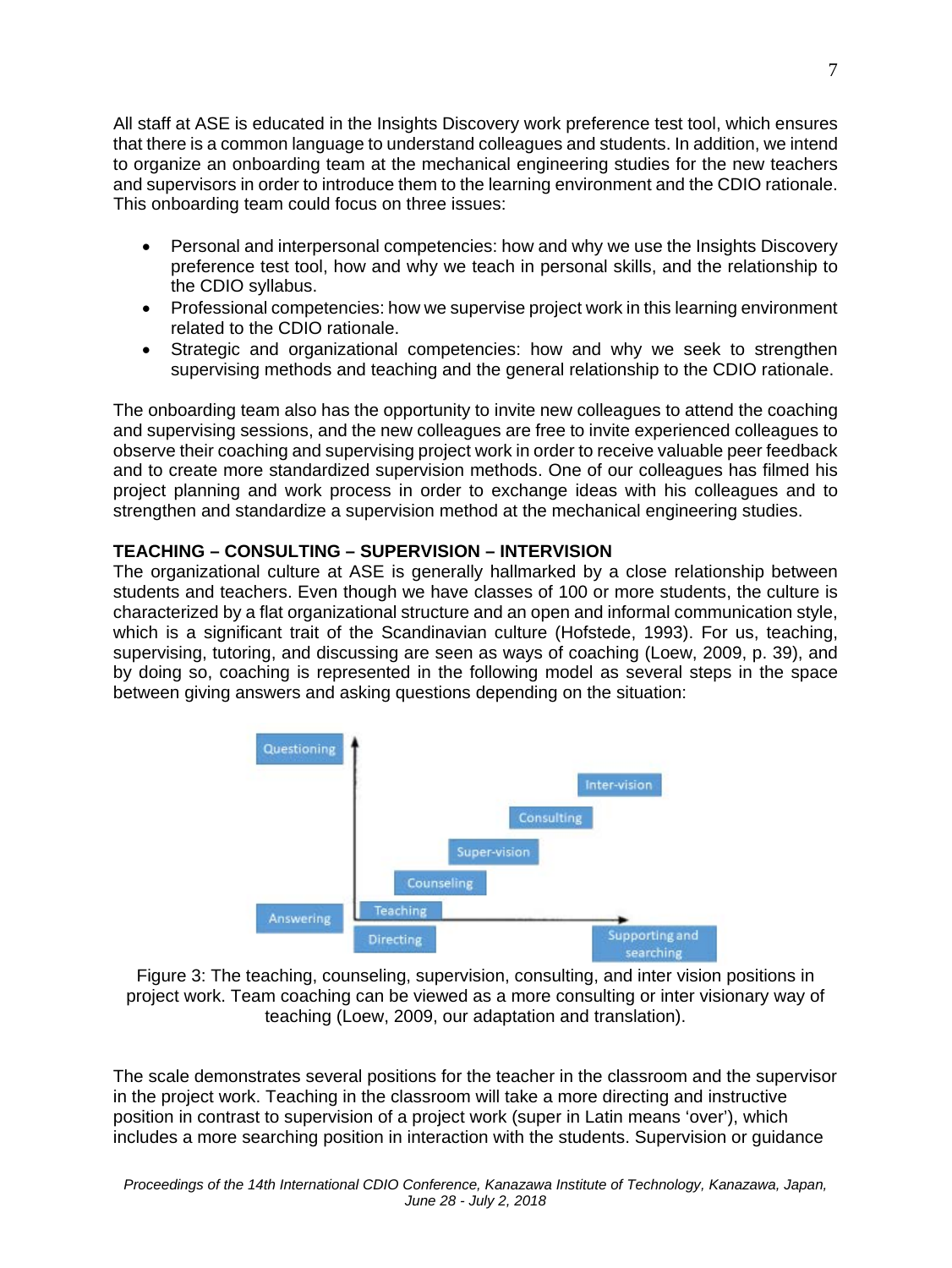of project work will assume a more counseling form, whereas team coaching includes a more personal and interpersonal supportive attitude that relies on a mutual, equal, and intervisionary (inter in Latin means 'between') position, as the students are experts on their own lives and the coaching sessions aim to elicit the teams' strengths and weaknesses (Cooperrider et al, 2008; Kauffman, 2006).

Student tutorial supervisors are seen as possible coaches for the new students, and we intend to do more training of older students in personal and interpersonal skills as a part of the onboarding team activities. This student tutorial activity will be organized as six months of supervision of the tutors, after which they will receive a diploma with details about the content of this training in professional teaching, supervising, and coaching in personal and interpersonal competencies.

This leads to a discussion of the symmetric and asymmetric roles in the relationship between students and teachers, supervisors and tutors. In other words: why can't teachers be personal and interpersonal coaches for the student teams?

## **ASYMMETRIC AND SYMMETRIC RELATIONSHIPS**

In general, the mechanical engineering students increasingly expect their teachers to change their attitude and supervise in the language of the psychometric personal work profile. The students prefer supervisors who demonstrate empathetic competencies and are willing to enter into a more supportive and personal relationship with the teams. Research has shown that the better the relationship between supervisor and teacher, the higher the quality of the students' learning (Hattie & Yates, 2014).

On the other hand, research in leadership and coaching shows that an equal relationship between employee and coach (in this case, student and teacher) is problematic because of power imbalances (Hersey & Blanchard, 1982). The question is: will the students open up about personal and interpersonal issues to the coach when he or she is the one who evaluates the team and gives grades?

Another challenge is the roles of the teacher as supervisor and coach in project work counseling. This dual role can destabilize his or her role as an expert, because coaching includes questions and a mutual relationship in contrast to the supervising role, which is based on professional expertise and the act of giving answers.

Research about coaching in leadership and the asymmetric relationship is well-known. The famous model of Hersey and Blanchard demonstrates that the manager and leader can use different styles in managing the staff according to the person's maturity (a combination of motivation and competencies). The model is shown below: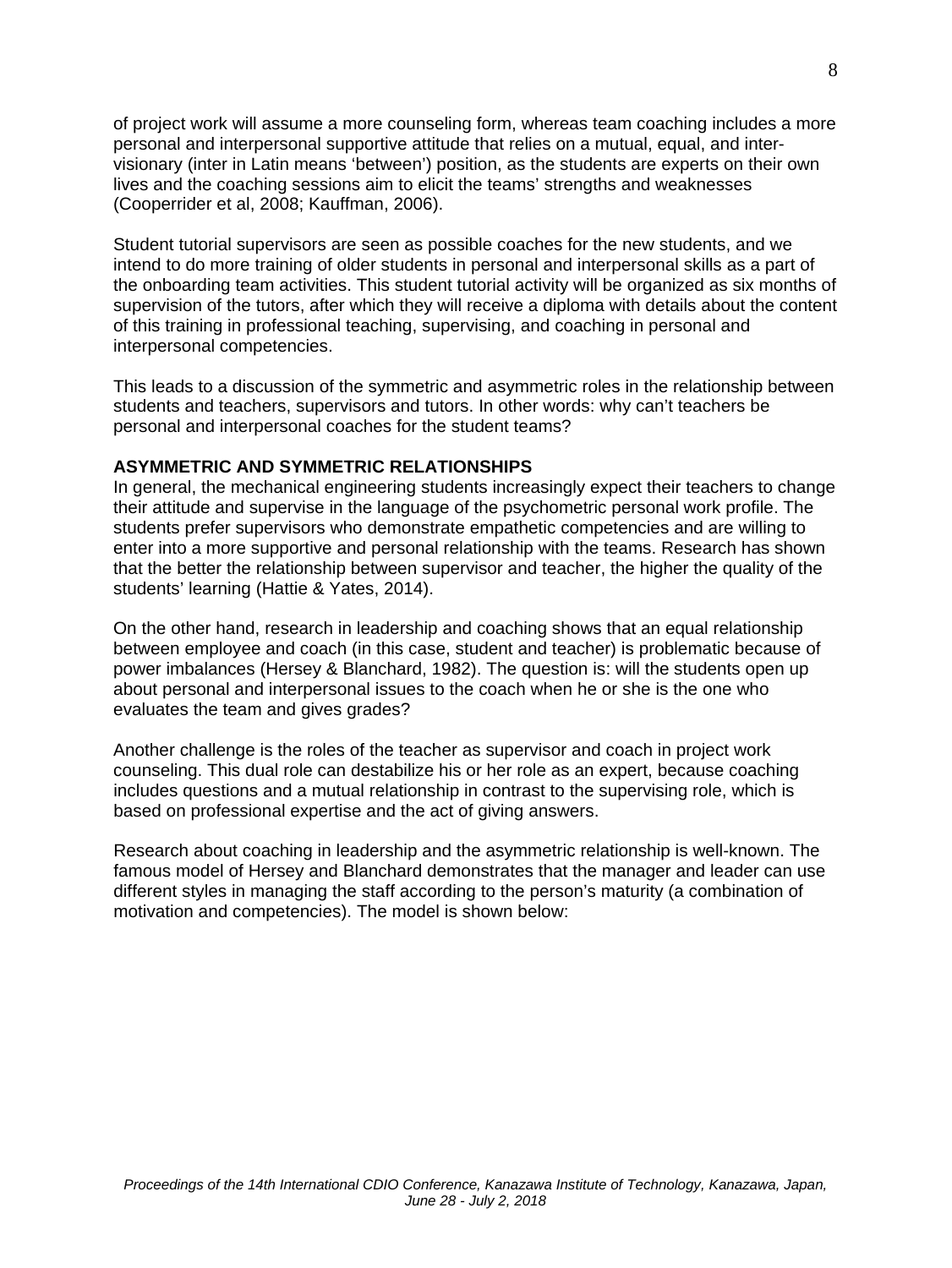

Figure 4: Hersey and Blanchard (1982): situational leadership.

The model illustrates that a coaching leadership style (S2) refers to an employee (in this case, the student) with some experience and low commitment. A teacher in the classroom has a more directive attitude, which refers to the first style (S1). The dynamic of the model is that the leader (in this case, the teacher or supervisor) develops the person's professional skills by a combination of directive and supportive behavior to a high competence level and a high commitment level.

This leads us to conclude that training the teacher and supervisor to use coaching tools (a questioning style) on professional topics will stimulate the students' feeling of motivation, mastery, and positive emotions about their competencies. Whereas coaching in personal and interpersonal issues has to be reserved for a neutral person, for instance an older student or an external coach.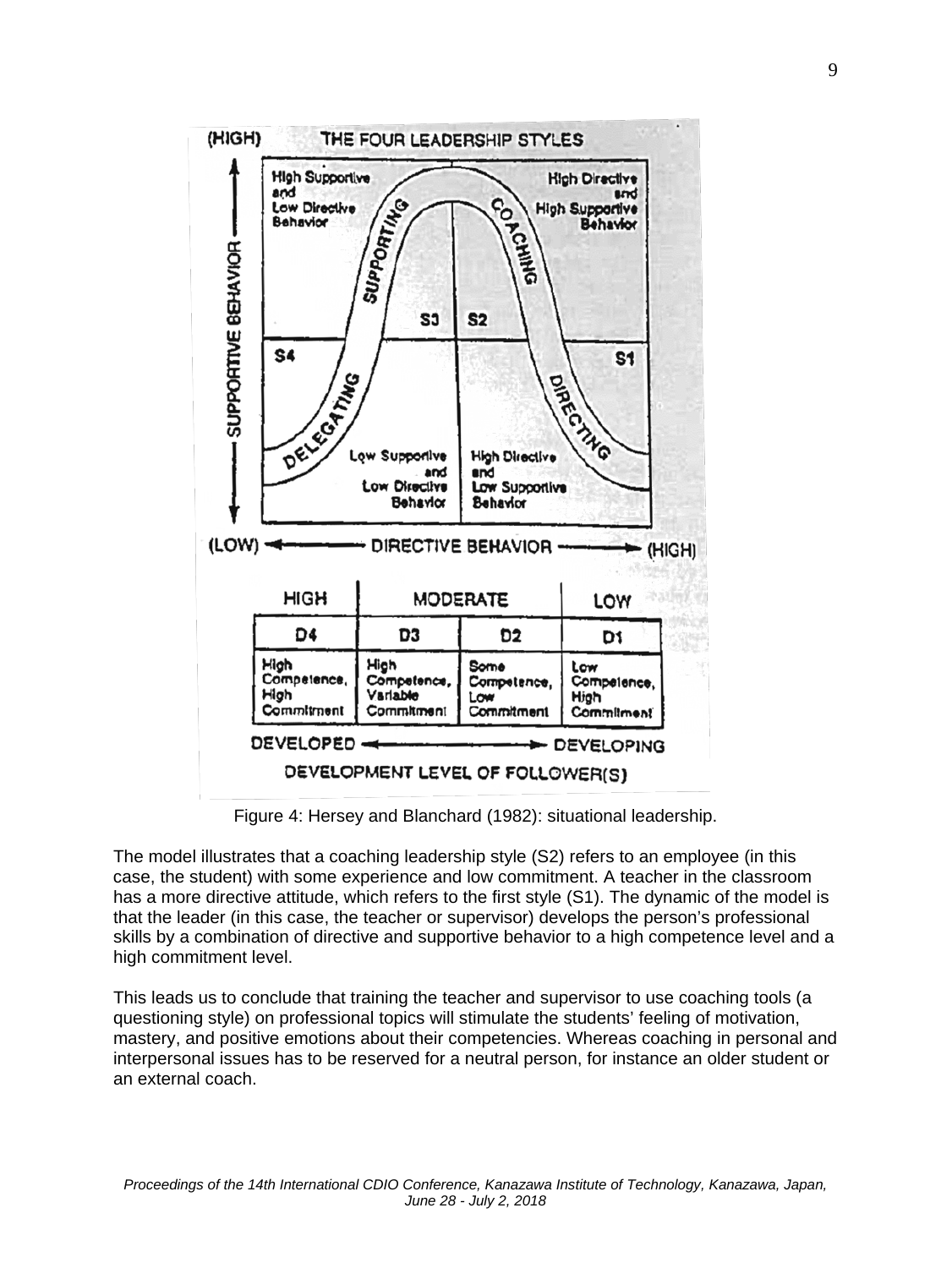To sum up, we train the trainers as change agents on several levels:

| Onboarding team                       | New colleagues – training program.                                                                                                           |
|---------------------------------------|----------------------------------------------------------------------------------------------------------------------------------------------|
| Exchange forum                        | Discussion forum for the staff about                                                                                                         |
|                                       | professional (and interpersonal) topics.                                                                                                     |
| Insights Discovery preference profile | All staff is tested, some are educated in<br>using the test tool. A common supportive<br>language for the mechanical engineering<br>studies. |
| Supervision of older students         | Junior colleagues - training in personal,<br>interpersonal, and professional issues.                                                         |

Table 3: Train the trainer activities at the mechanical engineering studies. Trainers as cultural change agents in the mechanical engineering environment.

# **CONCLUDING REMARKS – ARE WE ENCOUNTERING A NEW CULTURE?**

As we have demonstrated above and in our former papers (Flarup & Wivel, 2013; Flarup et al., 2017), the psychometric work profile test tool, the team coaching sessions, including tools and models, and the process report indicate that the level of self-reflection on part of the student teams as to their personal and interpersonal development is very high. This corresponds to the self-efficacy theory, which defines well-being as a feeling of mastering the situation professionally and personally. The theory shows that the guidance of a trustworthy role model aiming to strengthen efficacy is necessary for students to improve their positive view on their skills and motivate them for the work. Albert Bandura, the father of the theory of self-efficacy, points out that strengthening learning environments in order to train the students' ability to feel mastery and personal emotions is of crucial importance for the students in enduring challenges in the study environment and in their future careers as mechanical engineers. For the teams, the feeling of synergetic and collective efficacy is key to deliver high-quality project reports of importance for the society.

This is exactly the purpose of widespread activities at the mechanical engineering studies, beginning with the team coaching sessions headed by an engineer on the 1st semester, an HRM coach on the 2nd semester, student tutorial supervisors assigned to all courses, and finally, the teachers functioning as supervisors of the project work and in the classroom teaching. All are role models for the students, and by their common language as engineers and in respect of the issues of personal and interpersonal skills (e.g., by using the Insights Discovery preference tool), the new students are included in the modern engineering culture as "whole, mature, and thoughtful individuals" (Crawley, op. cit.; Flarup & Wivel, 2013, p. 7). The HRM four-phase framework outlines a general understanding of the path into the culture for every single student as well as the milestones for the staff and teachers. By that, we have noticed a dramatically reduced dropout rate on the first two semesters, and we hope that the coming activities will reduce the dropout rate for the later semesters as well.

The Head of the Mechanical Engineering Study program observes a new engineering culture at ASE, which has developed since the introduction of the CDIO rationale. This emerging culture includes both the students and the faculty competencies as change agents, which the CDIO framework aims at. She summarizes:

*"Slowly, a new culture has emerged. It is different than six years ago. The students are met at eye level; we see them, we listen to them, and we try to understand them. They have become much more open – it is ok for them to say that something isn't working and that their feelings matter. They are better equipped at handling social anxiety, and they have great*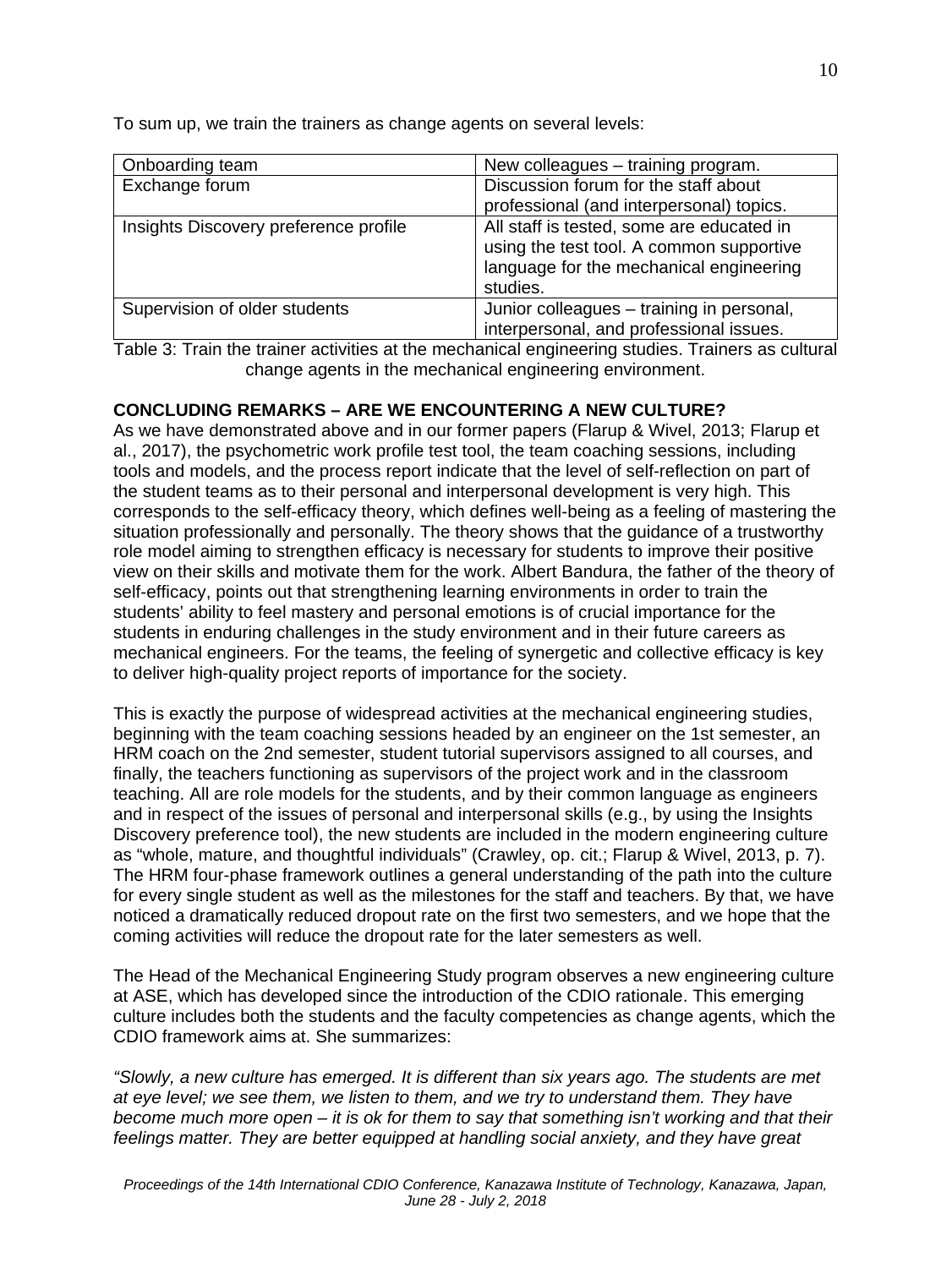*empathy for each other. Their behavior seems more personally and professionally competent."*

## **REFERENCES**

Armstrong, M. (2008). *Strategic Human Resource Management: A guide to action.* Kogan Page.

Arthur, D. (1995) *Human Resource Management in Small and Mid-Sized Companies.* New York: Amacom.

Bandura, A. (1987). *Self-Efficacy. The Exercise of Control.* NY: W.H. Freeman and Company.

Bandura, A. (1994/1998). Self-Efficacy. In V.S. Ramachandran (Ed.), *Encyclopedia of Human Behavior.* Vol. 4 (pp. 71-81). NY: Academic Press.

Baumeister, R.F., Bratslavsky, E., Finkenauer, C. & Vohs, K.D. (2001). Bad Is Stronger Than Good. *Review of General Psychology.* Vol. 5(4).

Cooperrider, D., Fry, R., Stavros & Whitney, D. (2008). Berrett-Koehler.

Csickszentmihalyi, M. (1990). *Flow: The Psychology of Optimal Experience.* NY: Harper & Row.

Crawley, E. M. (2001). *The CDIO Syllabus. A Statement of Goals for Undergraduate Engineering Education*. http://www.cdio.org.

Crawley, E. M., J., Ôstlund, S., Brodeur, D. (2007). *Rethinking Engineering Education. The CDIO Approach.* New York, NY 10013, USA: Springer Science+Business media, LLC.

Deci, R.M. & Ryan, E.L. (2000). The 'what' and 'why' of goal pursuits: Human needs for understanding motivation in the workplace. In M. Gagne (Ed.). *The Oxford Handbook of Work Engagement, Motivation, and Self-Determination Theory.* Oxford University Press.

Flarup, J. and Wivel, H. (2013). Designing Process Enablers to Strengthen Engineering Reasoning and Problem Solving. *Conference Paper. CDIO 9th International Conference.* MIT/Harvard. Boston, June.

Flarup, Munk, C. & Wivel, H. (2017). Designing Process Enablers to Strengthen Personal Skills in Project Work 2.0. *Conference paper. CDIO 13th International Conference*. Calgary University, June.

Hattie, J. & Yates, C.G.R. (2014). *Visible Learning and the Science of How We Learn.* Routledge.

Hersey, P. & Blanchard, K.H. (1982). *Situational Leadership. In Management of Organizational Behavior.* Prentice Hall.

Hofstede, G. (1993). Cultural Constraints in Management Theories. *The Executive.* Vol. 7.

Kauffman, C. (2006). Positive Psychology: The Science of the Heart of Coaching. In D.R. Stober & A.M. Grant (Ed.). *Evidence Based Coaching Handbook: Putting Best Practices to Work for Your Clients.* Hoboken, NJ: Wiley.

Knoop, H. H. (2016). The Eudemonics of Education. Vittersø, J. (Ed.) (2016). *Handbook of Eudaimonic Wellbeing*. Dordrecht: Springer.

Loew, O. (2009). *Pædagogisk vejledning. Facilitering af læring I pædagogiske kontekster*. Akademisk Forlag.